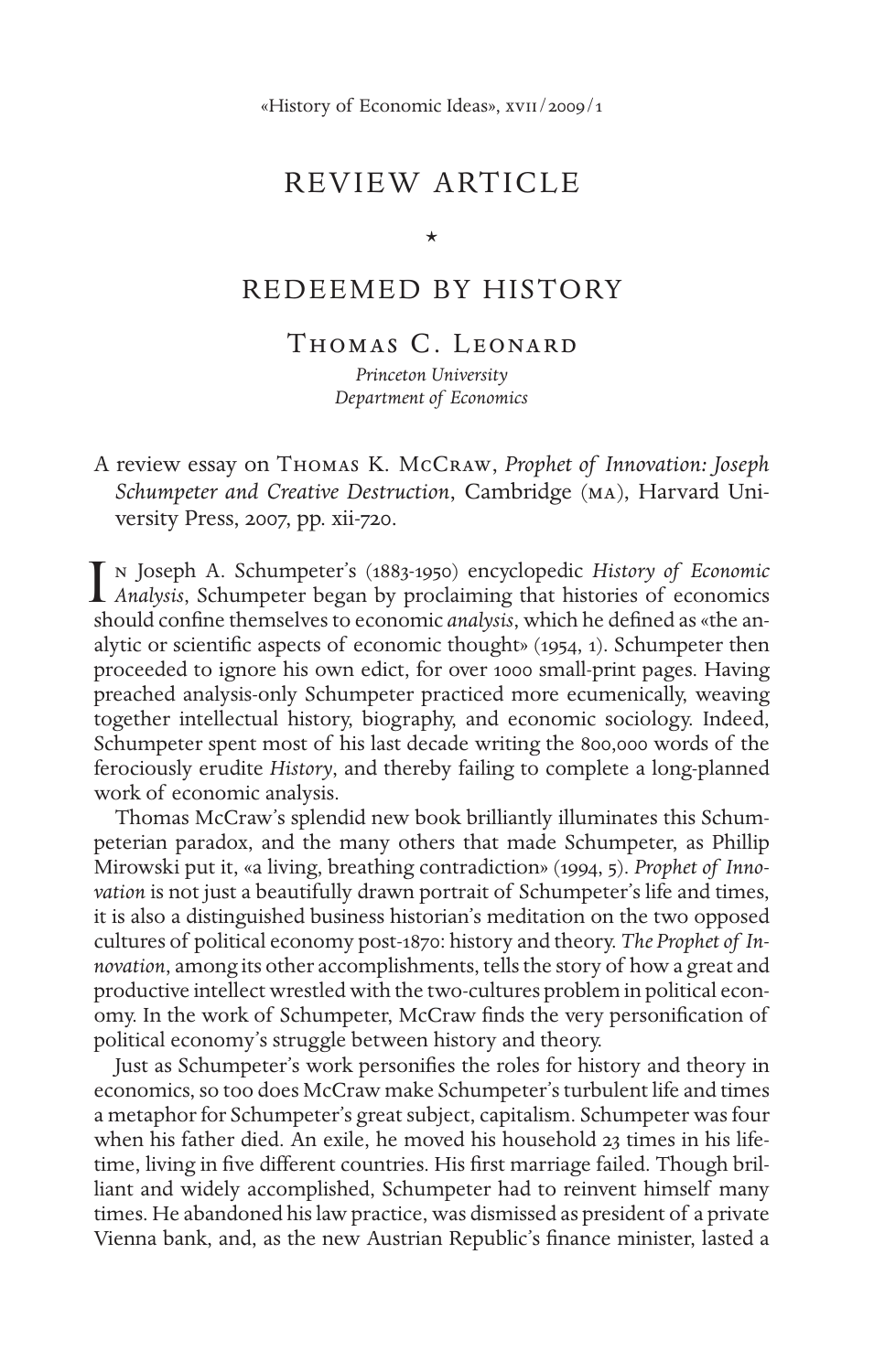#### 190 *Thomas C. Leonard*

mere seven months. Most damaging of all, in 1926 Schumpeter's second wife Annie died in childbirth, and the child died as well. Schumpeter's beloved mother died in the same year, a three-fold emotional wounding from which Schumpeter, then 42, never fully recovered. Ahead still lay the Great Depression and another murderous war in Europe, which Schumpeter was presciently predicting as early as 1928. «Here was a rarity», Daniel Bell said of Schumpeter, «an economist with a tragic sense of life» (485).

#### 2. The heroes of political economy's growth stories

In political economy, the tragedy is a genre of the growth story, which is to be contrasted with the equilibrium story. All equilibrium narratives end in the same place. In equilibrium. There's no role for a hero, tragic or other. Even the true protagonist, the Walrasian Auctioneer, is hidden away, unexplained. Growth stories, in contrast, are more open-ended, uncertain, and path-dependant. In growth stories, history matters. Even tragedies, which also end predictably, must tell the beginning first. Thus do political economy's best-known growth stories provide a hero.

Adam Smith's hero was the prudent man. Commercial society depends upon the prudent man, who behaves virtuously even when it is in his material interest to do otherwise. The prudent man's virtues (frugality, foresight, self-control) are of the small-bore, bourgeois variety, but without them, the invisible hand cannot perform its magic.

Marx, too, wrote in the growth genre. So, even Marx's determinism – wherein capitalism *necessarily* seeds its own destruction – found room for a hero, the radical intellectual. Never mind that the death of capitalism was preordained: it is the radical intellectual who can pierce the veil of his false consciousness to correctly see the truth of historical inevitability, and it is the radical intellectual who can lead the vanguard of proletarian revolt.

For John Maynard Keynes, the hero was the economist *qua* expert (or, as per Robert Skidelsky, *The Economist as Savior*). The hero economist sees the folly of crushing war reparations, and the error of Say's Law, and urges upon the powerful a new law – that prudent monetary and fiscal stimulus can restore traction to aggregate demand temporarily mired in a liquidity trap. An enlightened government, which is to say, one prepared to receive tuition from its technocratic betters, can thereby save capitalism from itself. The expert-guided government can reign in capitalism's destructive tendencies sufficient to realize the ongoing benefits of its awesome productive powers.

Keynes, Schumpeter's exact contemporary, was his great rival. Schumpeter admired and envied Keynes, but when Keynes died in 1946, Schumpeter's obituary gave Keynes the same off-key, perfunctory treatment he would later give Adam Smith in the *History of Economic Analysis*, the «discredit of not adding a single innovation to the techniques of economic analysis» (466).

Schumpeter was not averse to Keynes' economist-as-hero construct. This was a man who liked to say he had aspired to become the world's greatest economist, lover and horseman. Alas, said Schumpeter, pausing for effect,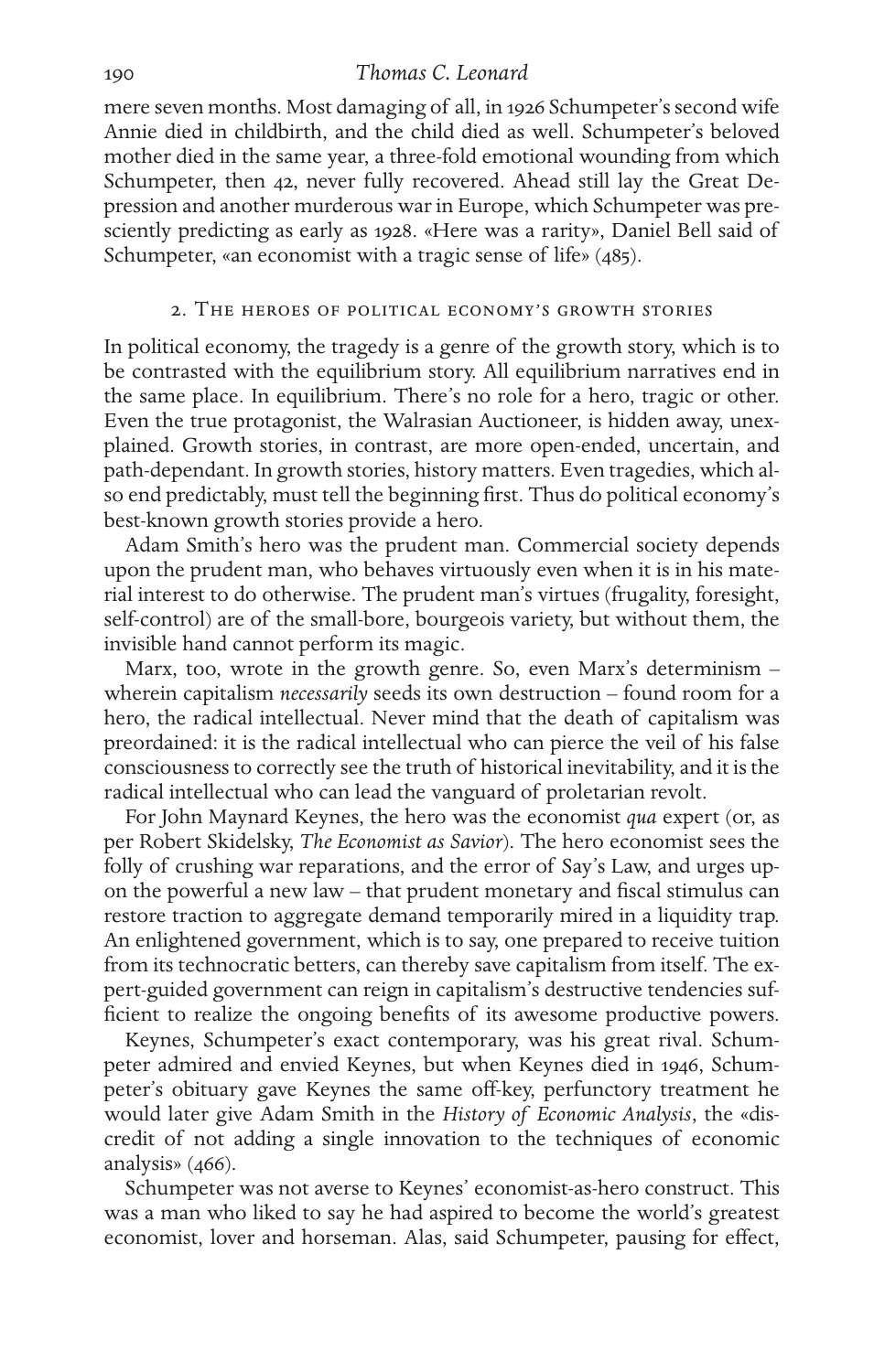#### *Redeemed by History* 191

things hadn't worked out so well with the horses. But Schumpeter thought that Keynes' stagnationist ideology provided intellectual cover to those far more hostile to capitalism than he, and, moreover, that Keynes' emphasis on the short run invited trouble from governments naturally inclined to profligacy and incompetence. It was naïve, Schumpeter believed, to hope that the State would do what its economic experts tell it to do.

And, government fecklessness to one side, what if the experts have got it wrong? The tendency to claim too much for abstract theory, to confuse one's model with the actual economy, Schumpeter named the Ricardian Vice. Schumpeter admired and promoted analytical methods. His very first paper was a call for mathematics in political economy, and he was a co-founder of the Econometric Society. No mathematician himself, he incessantly urged mathematical training upon his students and junior colleagues. But Schumpeter believed that economics, especially when its claims were made the basis for policy, required more. Tempting though it was to succumb to the elegance of a story constructed of only a few well-chosen variables, Schumpeter, ever rigorous, argued that a fully realized policy science needed insights from history, sociology, politics, even philosophy.

#### 3. Schumpeter's Hero

Schumpeter's hero, of course, was the entrepreneur, «the agent of innovation», and, Schumpeter said, «the pivot on which everything turns» (7). Schumpeter's now famous theory of entrepreneurship was developed first in his pioneering *Theory of Economic Development* (1911), a precocious scholar's attempt to understand the evolution of economies, written during his early academic years, at the University of Czernowitz.

Capitalist economies go up and down. So much would have been evident to any observer who had lived through the business-cycle volatility of the 1890s. But, Schumpeter said, capitalist economics also grow over time, cycles notwithstanding. In the short run, there are ups and downs; but, in the long run, there is growth.

Only 28 years old, the young Schumpeter judged Walrasian-style equilibrium analysis, which he admired, as empirically inadequate – too irreducibly static to explain economic growth. Equilibrium analysis' passive, price-taking agents, and its implication of continual economic stationarity were at odds with observable real-world business behavior, and with the continual process of disruptive change so evident in real economies. What was needed, he said, was a theory that could explain the dynamism of capitalist economies, and its effects upon growth and business cycles. Schumpeter found his answer in the entrepreneur and his function, innovation. Entrepreneurial innovation propels capitalist economies upward, albeit along a very bumpy track.

The entrepreneur, however, was mostly missing from Anglophone economics, which had long followed David Ricardo by identifying productive function with membership in one of the three great English socioeconomic classes at the turn of the 19<sup>th</sup> century: labor from the working class, land from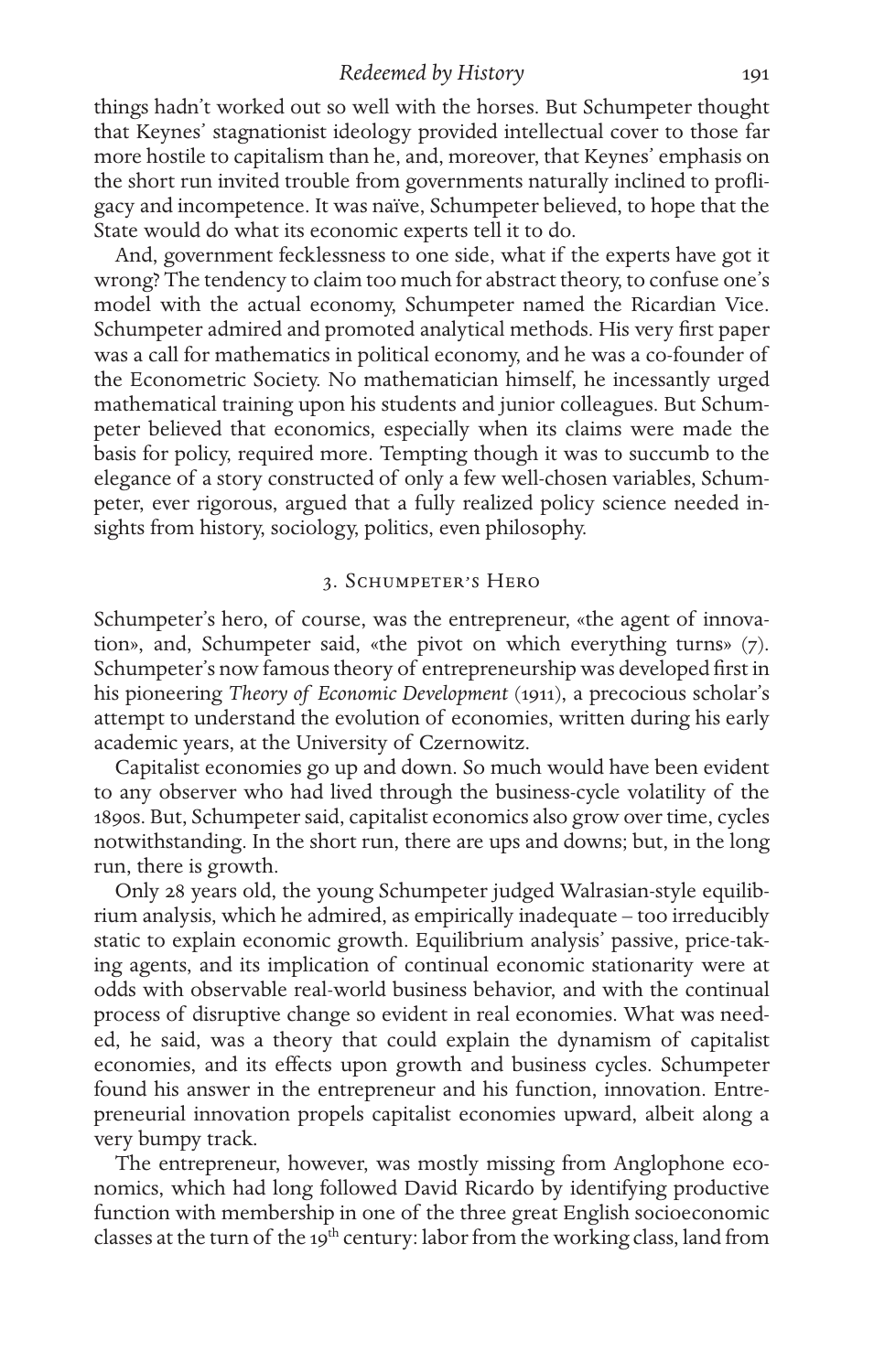#### 192 *Thomas C. Leonard*

the aristocracy, and capital from the merchant class. The Ricardian triad left little room for the entrepreneurial function; 19<sup>th</sup> century Anglophone economics tended to identify the entrepreneur with the capitalist, or with the manager. Robert Solow's mid-20<sup>th</sup>-century growth theory recognized that Ricardian factors – more workers, more capital, or more capital per worker – could not wholly explain economic growth. Innovation mattered, too. Yet, stuck with Ricardo's framework, Solow did not explain innovation, he consigned it to the statistical dustbin of a shift parameter.

In Schumpeter's account, it is the entrepreneur who creates innovation. And innovation is not only invention. Driven by competition to improve technology, finance and organization, the Schumpeterian entrepreneur does more than textbook equilibrium theory allowed. Said Schumpeter in 1942, writing in *Capitalism, Socialism and Democracy:*

[I]n capitalist reality as distinguished from its textbook picture, it is not [textbook] … competition which counts but the competition from the new commodity, the new technology, the new source of supply, the new type of organization (the largest-scale unit of control for instance) – competition which commands a decisive cost or quality advantage and which strikes not at the margins of the profits and the outputs of the existing firms but at their foundations and their very lives.

 $(1950, 82)$ 

Innovation, that is, propels the capitalist economy with «gales of creative destruction», the memorable phrase that Schumpeter borrowed from Werner Sombart.

Schumpeter vividly characterized innovation as «industrial mutation», which «incessantly revolutionizes the economic structure *from within*, incessantly destroying the old one, incessantly creating a new one. This process of Creative Destruction is the essential fact about capitalism. It is what capitalism consists in and what every capitalist concern has got to live in…» (1950, 83). Capitalism, Schumpeter continued, «not only never is but never can be stationary…» (*ibidem*). Change is the only constant in the evolution of capitalist economies.

But the rate of change is not. Schumpeter argued that capitalist economies evolve not smoothly but discontinuously. Schumpeterian evolutionary change is punctuated rather than gradual – the disruptions of entrepreneurial innovation occur, as Schumpeter put it, at «irregularly regular» intervals. In this important sense, Schumpeter's theory of economic evolution is non-Darwinian. Contrast it with Alfred Marshall, whose *Principles of Economics* frontispiece recorded the same gradualist motto found in *The Origin of Species*, «natura non facit saltum», nature doesn't make leaps.

Schumpeterian competition drives innovation, but it also begets imitators, 'swarms' of which copy their rival's innovation, attracting investment, and leading to a boom. When the original innovator's profit advantage is eliminated, investment moves elsewhere, and the sector may even shrink, until the next disruptive innovation, which restarts the cycle. But the Great Depression seemed to challenge Schumpeter's vision: why were entrepreneurs not jump-starting the economy?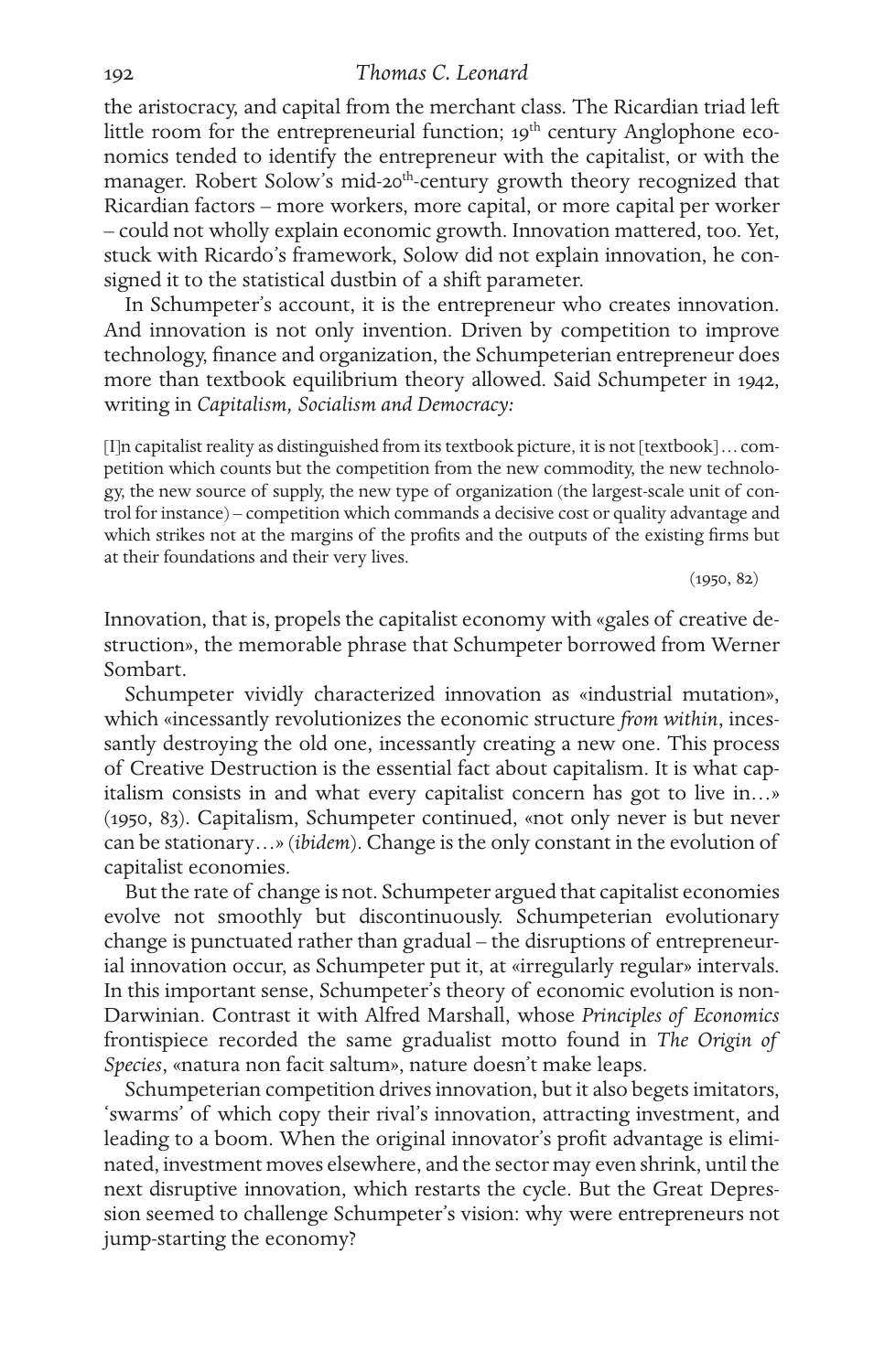#### *Redeemed by History* 193

Schumpeter's reply was the ponderous, unlovely *Business Cycles* (1939), a monumentally ambitious two-volume book that attempted nothing less than a history of capitalist processes, and that, moreover, attempted to model business cycles as the product of interacting medium (40 months), long (8- 10 years) and very long (50-60 years) wave cycles. Schumpeter's desire for an exact economics led him to abandon the uncertainty and complexity of «irregularly regular» for the false precision of three-cycle wave theory. Paul Samuelson said that the book «smacked of Pythagorean moonshine» (253).

Other reviewers were kinder, but the general reception of *Business Cycles* was tepid, not least because Keynes' *General Theory* had been published three years prior, and was on its way to becoming a runaway success. McCraw tells of the 1939 Harvard seminar organized by Schumpeter's students to discuss *Business Cycles.* It quickly became clear that no one had read the book, and all anyone talked about was Keynes. Schumpeter, shamed, reacted with a fury he rarely revealed publicly.

McCraw reads *Business Cycles* as an inflection point in Schumpeter's intellectual life. It was the last time Schumpeter attempted to join economic history and economic theory – the turning point «in Schumpeter's decadeslong intellectual wrestling match with himself» (271). Schumpeter still believed deeply that «economic historians and economic theorists can make an important and socially valuable journey together, if they will» (475). But, in Schumpeter's remaining decade, and in his own work, increasingly, they would not.

#### 4. Why capitalism cannot survive

McCraw suggests that the failure of *Business Cycles* may have informed Schumpeter's approach to *Capitalism, Socialism and Democracy*, a book in which Schumpeter located his theory of entrepreneurial innovation and economic growth in the great themes of social thought. Schumpeter once airily dismissed it as a «potboiler», but McCraw regards it as one of the great books of the twentieth century. Writing at the darkest moment of a dark century, concerned about the fate of Europe and indeed of the whole of liberal capitalism, Schumpeter shook off the usual (self-imposed) scholarly apparatus, and allowed himself to say what he thought.

The book is indeed a tour de force. Having produced a brilliant critical reading of Marx; Schumpeter then does Marx one better with one of the best analyses of capitalism ever written, in which Schumpeter famously asked, «can capitalism survive?» «No», he answered, «I do not think it can».

This rhetorical stunner was a prediction not a judgment. Schumpeter greatly admired the cultivated bourgeois life he thought was possible only with capitalism. And, capitalism, though it unavoidably distributed its bountiful fruits unequally, was, Schumpeter said, good for the working class in the long run. «The capitalist achievement, » said Schumpeter, does not typically consist in providing more silk stockings for queens but in bringing them within the reach of factory girls for steadily decreasing amounts of effort» (Smithies 1950, 640).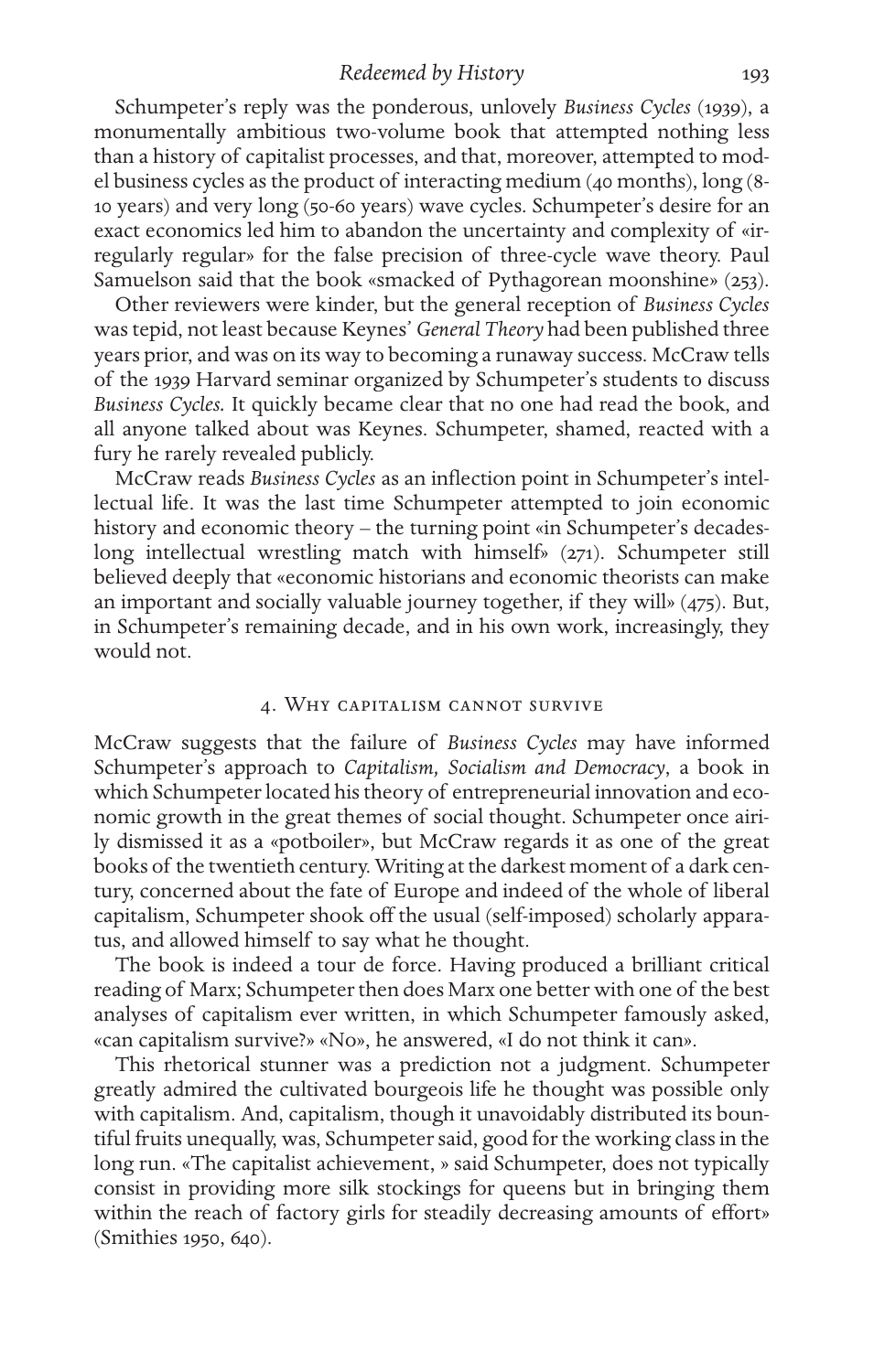#### 194 *Thomas C. Leonard*

But these virtues were not enough to save capitalism. Inverting Marx's prophecy, Schumpeter said it is not the immiserated who revolt, but those who have *benefited* from capitalism's fruits. Capitalism's prodigious wealth production funds the creation of a kind of chattering class – bohemians, bureaucrats, journalists, lawyers, and, yes, academics – whose social standing, enabled by their vulgar entrepreneur grandparents, affords them an aristocratic platform from which to reject and to undermine bourgeois values, the mores that are so essential to economic life under capitalism.

Capitalism, then, formidable as it appears, is *sociologically* fragile. And capitalism is sociologically fragile *because* it is so economically successful. Schumpeter's ironic verdict on the fate of capitalism tells not just of his propensity for paradox, it also underscores the importance of multi-disciplinary scholarship to Schumpeter. Right or wrong, Schumpeter's prophecy could not have been arrived at with economic theory alone.

Of course, Schumpeter *was* wrong. And some might argue that Schumpeter went astray precisely because he did not stick to economic theory alone. Robert Solow's (2007) review of *Prophet of Innovation* disparaged *Capitalism, Social and Democracy* as so much Big Think, an «overarching [attempt] to capture a whole socioeconomic system in a few grand generalizations».

#### 5. Political Economy's two cultures

*Prophet of Innovation*'s valedictory chapter summarizes what the book has already shown, by demonstration: Thomas McCraw is himself a Schumpeterian regarding the nature of political economy. McCraw laments that political economy's history wing has been destroyed in North American departments of economics, and he argues that academic economics has become too narrow. Historical approaches to political economy live on at Harvard Business School, where McCraw is Straus Professor of Business History, Emeritus.

This is no accident. Schumpeterian subjects – innovation, entrepreneurship, business strategy – form the very heart of business school curricula. And Schumpeterian ideas remain influential, fifty-eight years after his death, in departments of politics, sociology and history (497). But they are mostly ignored in economics departments, in large part because they have proven too difficult to formalize – to fit into the maximization *cum* equilibrium method that still defines academic economics (500).<sup>1</sup>

Schumpeter, his friend and colleague Gottfried Haberler (1950) said, was a great economist because he was so much more than just an economist. Schumpeter's polymathic breadth made his own work extremely difficult to describe, Haberler said. But Thomas McCraw has described it. Fittingly, *Prophet of Innovation* manages the Schumpeterian feat of synthesizing history, economics and biography, all of which were needed to produce this fully realized, beautifully drawn portrait of a complex man and his great subject,

<sup>1</sup> One might admit a partial exception for the 'new growth theory', a relatively recent development.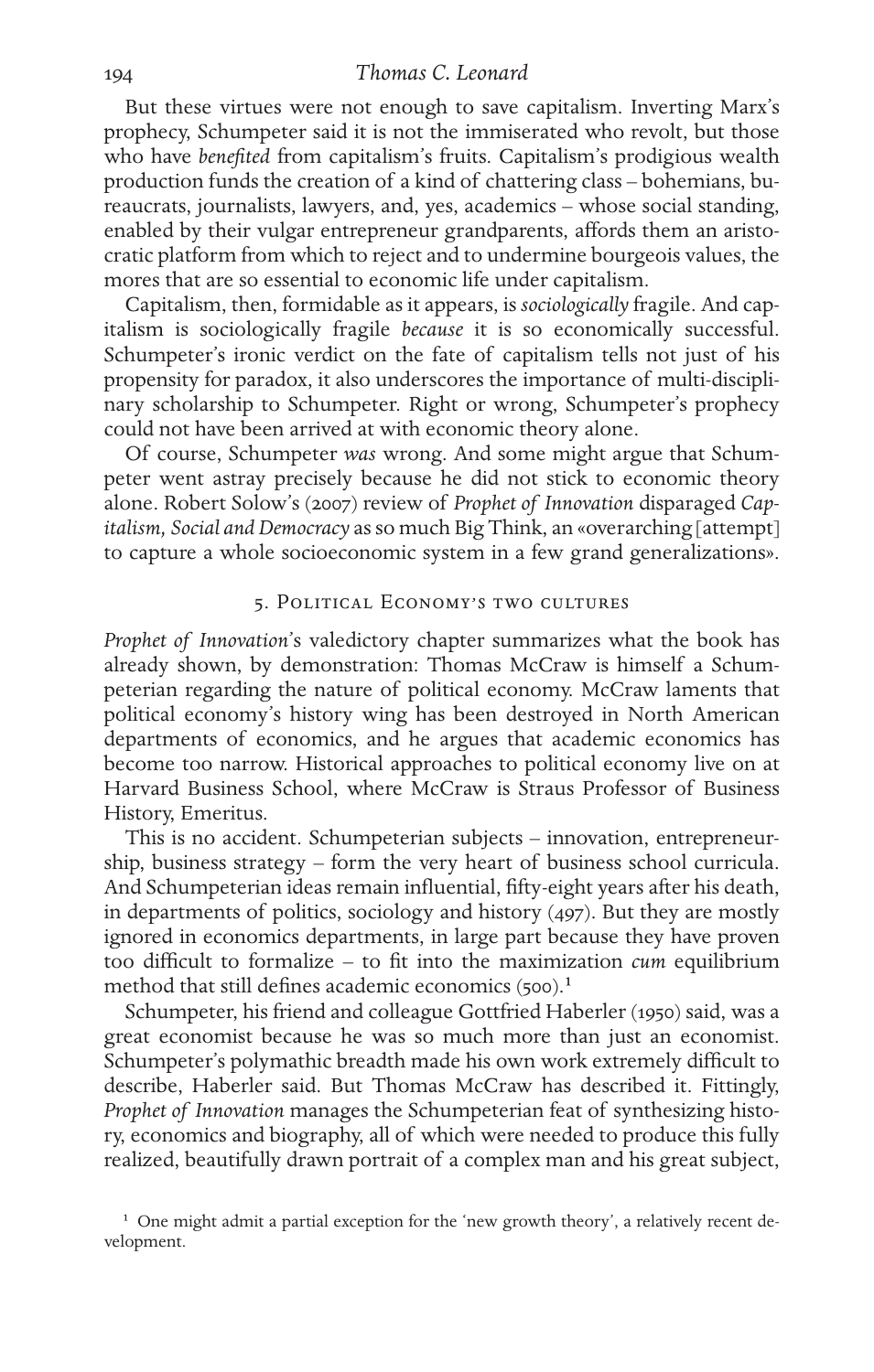capitalism – its economics, its social institutions, and, first among equals, its historical record.

#### **REFERENCES**

- Haberler G. 1950, «Joseph Alois Schumpeter 1883-1950», *Quarterly Journal of Economics*, 64, 3, 333-372.
- Mirowski Ph. 1994, «Doing What Comes Naturally: Four Metanarratives on What Metaphors Are For», in IDEM (ed.), *Natural Images in Economic Thought*, Cambridge, Cambridge University Press, 3-19.
- Schumpeter J. A. 1954, *History of Economic Analysis*, New York, Oxford University Press.
- 1950, *Capitalism, Socialism and Democracy*, 3rd edn., London, Allen & Unwin.
- 1939, *Business Cycles: A Theoretical, Historical and Statistical Analysis of Capitalist Processes*, New York, Macmillan.
- Smithies A. 1950, «Memorial: Joseph Alois Schumpeter 1883-1950», *The American Economic Review*, 40, 4, 628-648.
- Solow R. 2007, «Heavy Thinker», Review of *Prophet of Innovation: Joseph Schumpeter and Creative Destruction,* by Th. K. McCraw, *The New Republic*, May 21, 2007, 48-50.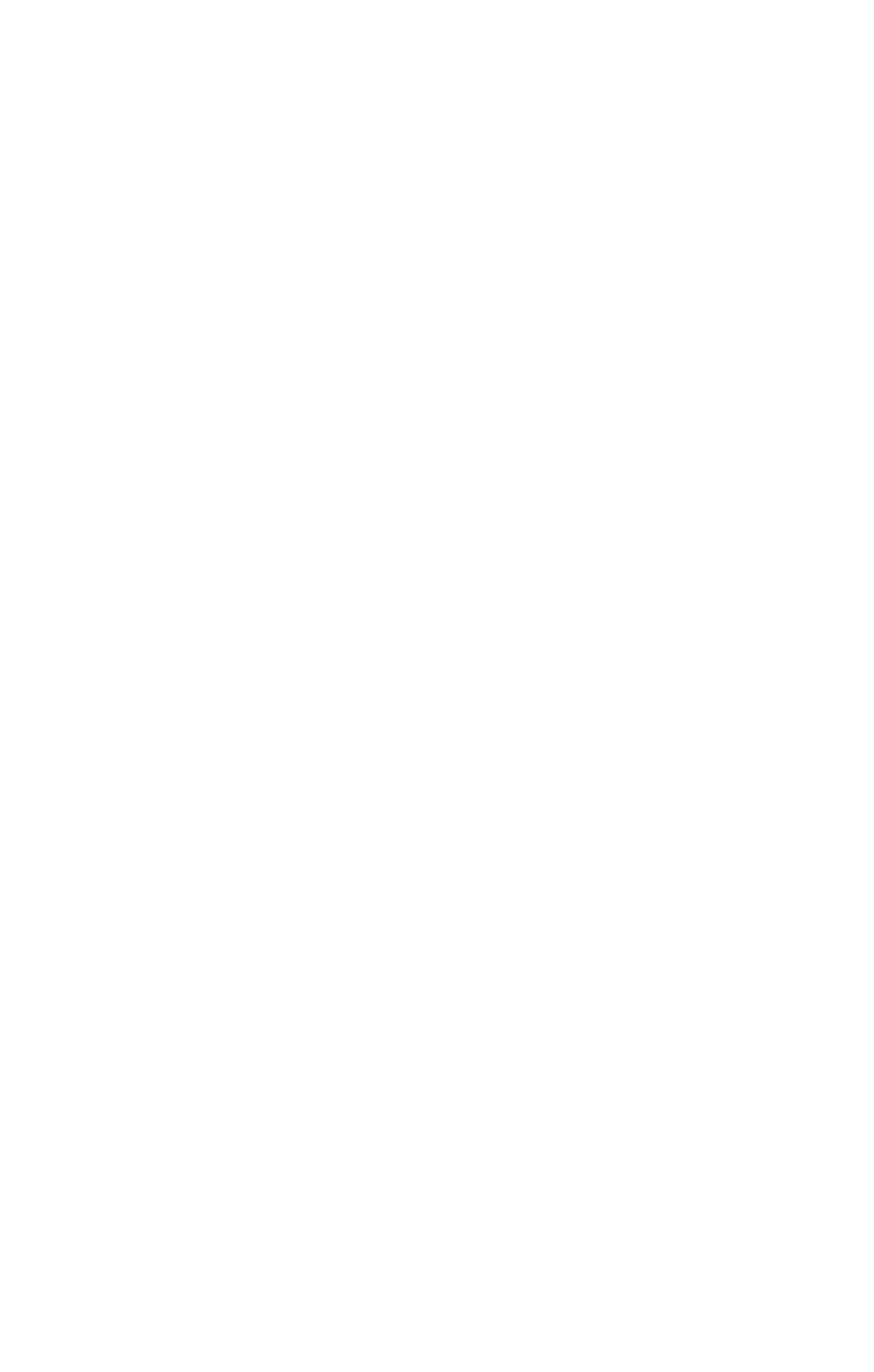# CONTENTS

| SALIM RASHID, James Anderson, Fisheries and Regional Economic De-<br>velopment in Scotland                               | 9          |
|--------------------------------------------------------------------------------------------------------------------------|------------|
| CARLO CRISTIANO, Alfred Marshall and J. Neville Keynes on Deductive<br>Economics and «Economic Biology» (ca. 1885-1907)  | 33         |
| MARIO POMINI, The Paretian Tradition of Dynamic General Equilib-<br>rium in Italy's Interwar Period                      | 57         |
| GIANCARLO BERTOCCO, The Economics of Financing Firms: Two Dif-<br>ferent Approaches                                      | 85         |
| JOHN S. CHIPMAN, Some Papers of Pareto from the French and German                                                        | 125        |
| VILFREDO PARETO, The Curve of the Distribution of Wealth<br>VILFREDO PARETO, Some Examples of the Application of Methods | 132        |
| of Interpolation to Statistics<br>VILFREDO PARETO, The Application of Mathematics to Political                           | 144        |
| Economy<br>VILFREDO PARETO, Two Letters to Edgeworth                                                                     | 158<br>180 |
|                                                                                                                          |            |
| RICCARDO FAUCCI, Some More Information on Pareto's «Anwendungen»                                                         | 187        |
| <b>REVIEW ARTICLES</b>                                                                                                   |            |
| THOMAS C. LEONARD, Redeemed by History                                                                                   | 189        |
| TIZIANO RAFFAELLI, Old and New Perspectives on the Co-evolution of<br>Technology and Business Organization               | 197        |
| G. C. HARCOURT, A Revolution yet To Be Accomplished                                                                      | 203        |
| ALBERTO ZANNI, Half a Century from the Rome Treaty to the Finan-<br>cial Stability Forum                                 | 209        |
|                                                                                                                          |            |
| <b>BOOK REVIEWS</b>                                                                                                      |            |
| KIM KYUN, Equilibrium and Business Cycle Theory in Historical Per-<br>spective (Dal-Pont Legrand)                        | 215        |
| LAURENCE S. MOSS (ed.), Henry George: Political Ideologue, Social<br>Philosopher and Economic Theorist (Ramos Gorostiza) | 217        |
| FILIPPO CESARANO, Monetary Theory in Retrospect: The Selected Es-<br>says of Filippo Cesarano (Hammond)                  | 219        |
| GIULIA BIANCHI, Come cambia una rivista - La "Riforma sociale" di<br>Luigi Einaudi: 1900-1918 (Magnani)                  | 221        |
|                                                                                                                          |            |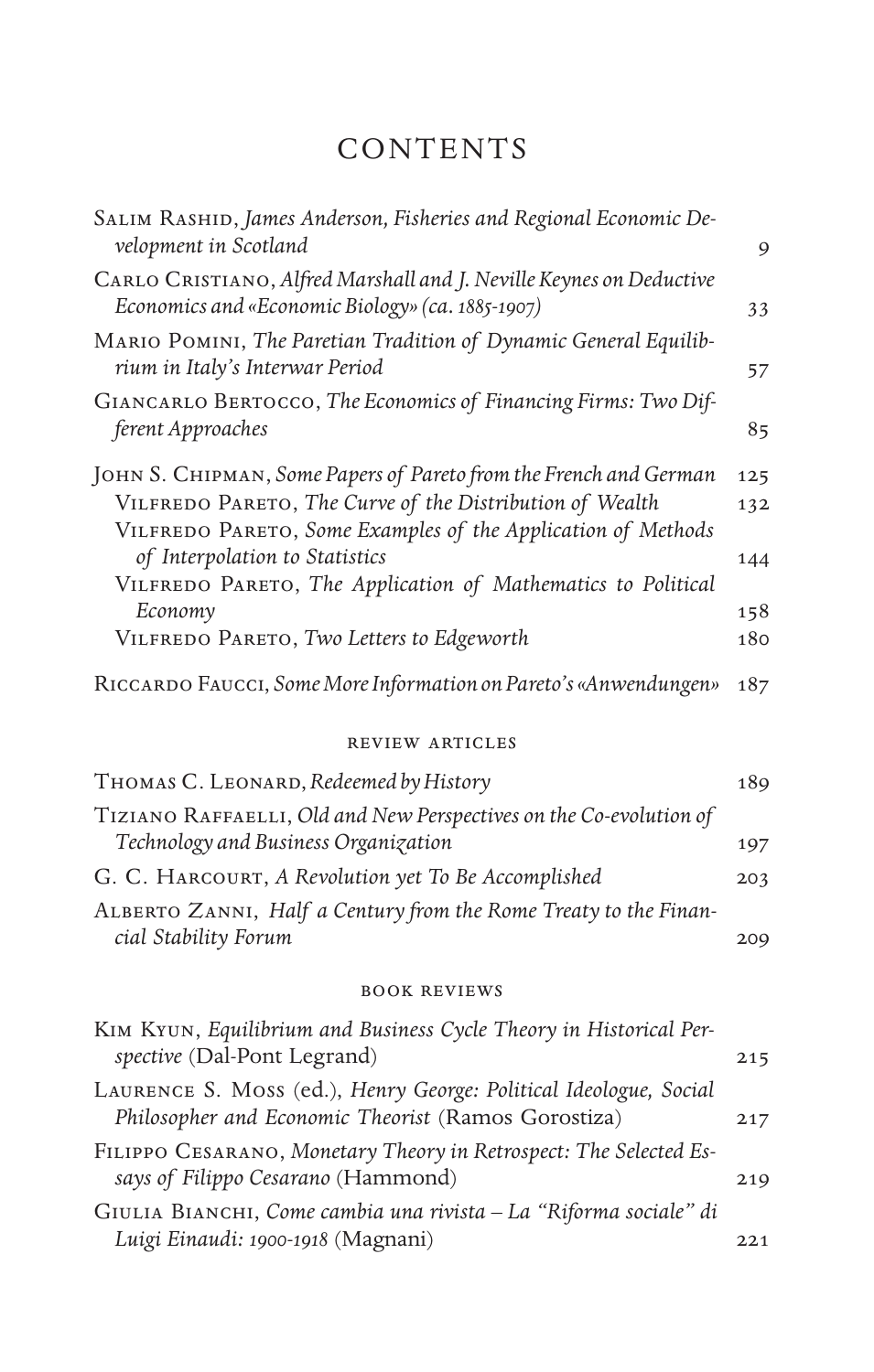| ERIK ANGNER, Hayek and Natural Law (Denis)                                                                                                      | 222 |
|-------------------------------------------------------------------------------------------------------------------------------------------------|-----|
| DONALD R. STABILE, Economics, Competition, and Academia: An In-<br>tellectual History of Sophism versus Virtue (Wible)                          | 225 |
| MATHEW FORSTATER, GARY MONGIOVI and STEVE PRESSMAN<br>(eds), Post Keynesian Macroeconomics: Essays in Honour of Ingrid<br><i>Rima</i> (Fontana) | 228 |
| PAUL B. PRESCOTT, Jingji Xue. The History of the Introduction of<br>Western Economic Ideas into China, 1850-1950 (Cardoso)                      | 232 |
| LUIGINO BRUNI and STEFANO ZAMAGNI, Civil Economy. Efficiency,<br>Equity, Public Happiness (Perrotta)                                            | 234 |
| JOHN S. LYONS, LOUIS P. CAIN and SAMUEL H. WILLIAMSON (eds),<br>Reflections on the Cliometrics Revolution: Conversations with Eco-              |     |
| nomic Historians (Broadberry)                                                                                                                   | 237 |
| Call for papers                                                                                                                                 | 239 |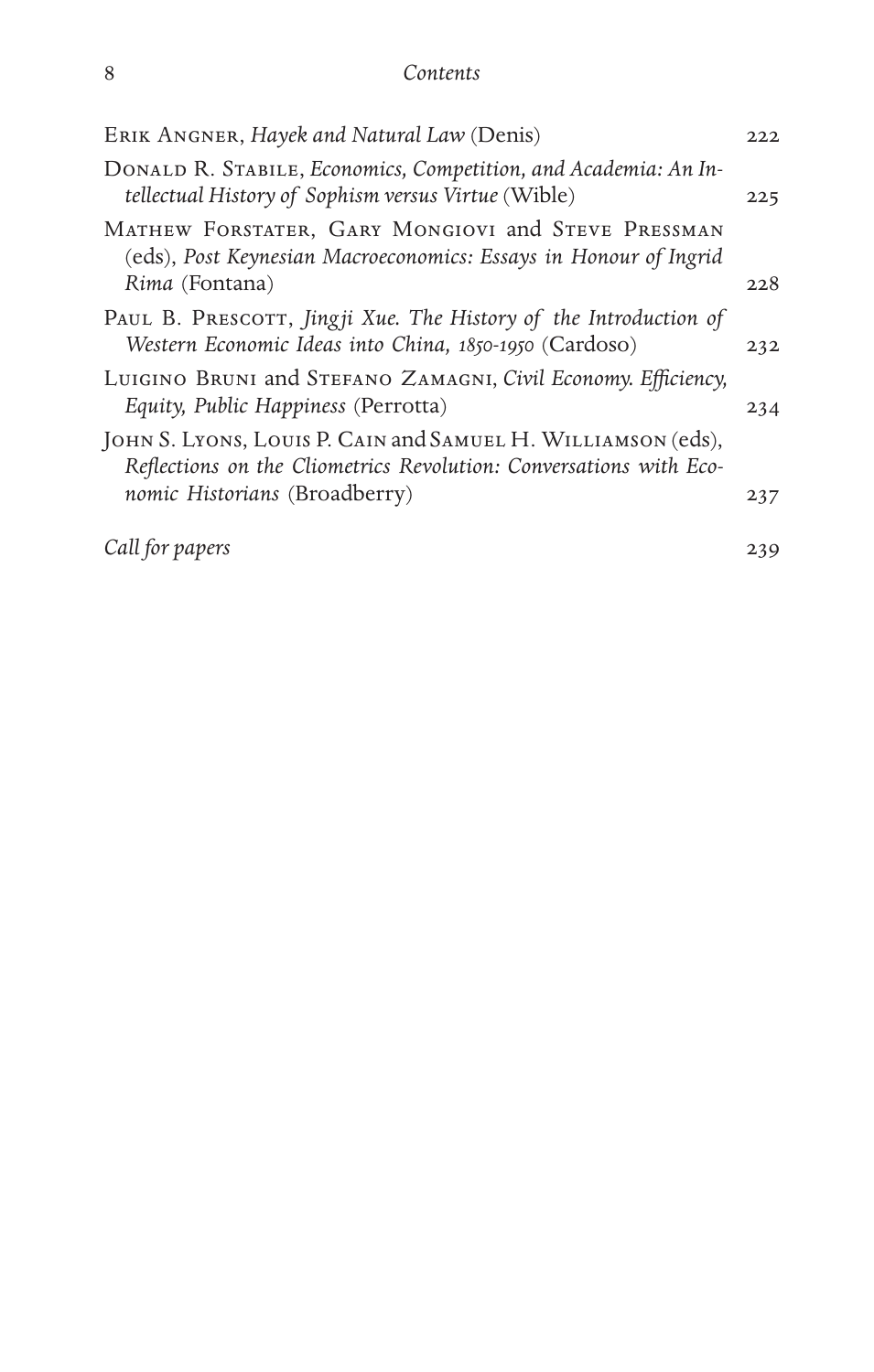*History of Economic Ideas* is a published three times a year by Fabrizio Serra editore®, Pisa · Roma, an imprint of Accademia editoriale®, P. O. Box no. 1, Succ. no. 8 · i 56123 Pisa Phone  $+3999542332 \cdot Fax + 39959574888$ www.libraweb.net *Pisa Office*: Via Santa Bibbiana 28 · i 56127 Pisa. E-mail: accademiaeditoriale@accademiaeditoriale.it *Rome Office*: Via Bonghi 11/b (Colle Oppio) · i 00184 Roma. E-mail: accademiaeditoriale.roma@accademiaeditoriale.it

Annual subscription rates (2009) are as follows:

*Italy*, individuals  $\epsilon$  165,00, institutions (with Online Edition)  $\epsilon$  465,00; *Abroad*, individuals  $\epsilon$  295,00, institutions (with Online Edition)  $\epsilon$  565,00; *Reduced rate* for ESHET members: € 95,00; *Reduced rate* for storep members: € 95,00; This issue € 160,00.

Subscriptions should be paid as follows:

*by cheque/international money order* payable to *Accademia editoriale*®; *postal giro account no. 17154550*; *by credit card* (*American Express, Eurocard, Mastercard, Visa*).

> © Copyright 2009 by *Fabrizio Serra editore*®, Pisa · Roma, an imprint of *Accademia editoriale*®, Pisa · Roma.

*Accademia editoriale*®, Pisa · Roma publishes with the imprint *Fabrizio Serra editore*®, Pisa · Roma both its journals formerly printed with the imprint *Istituti editoriali e poligrafici internazionali*®, Pisa · Roma, and the books of its series formerly printed with the imprints *Edizioni dell'Ateneo*®, Roma, *Giardini editori e stampatori in Pisa*®, *Gruppo editoriale internazionale*®, Pisa · Roma, and *Istituti editoriali e poligrafici internazionali*®, Pisa · Roma.

Printed in Italy

issn 1122-8792 electronic issn 1724-2169 isbn 978-88-6227-196-7

«History of Economic Ideas» is a Peer-Reviewed Journal.